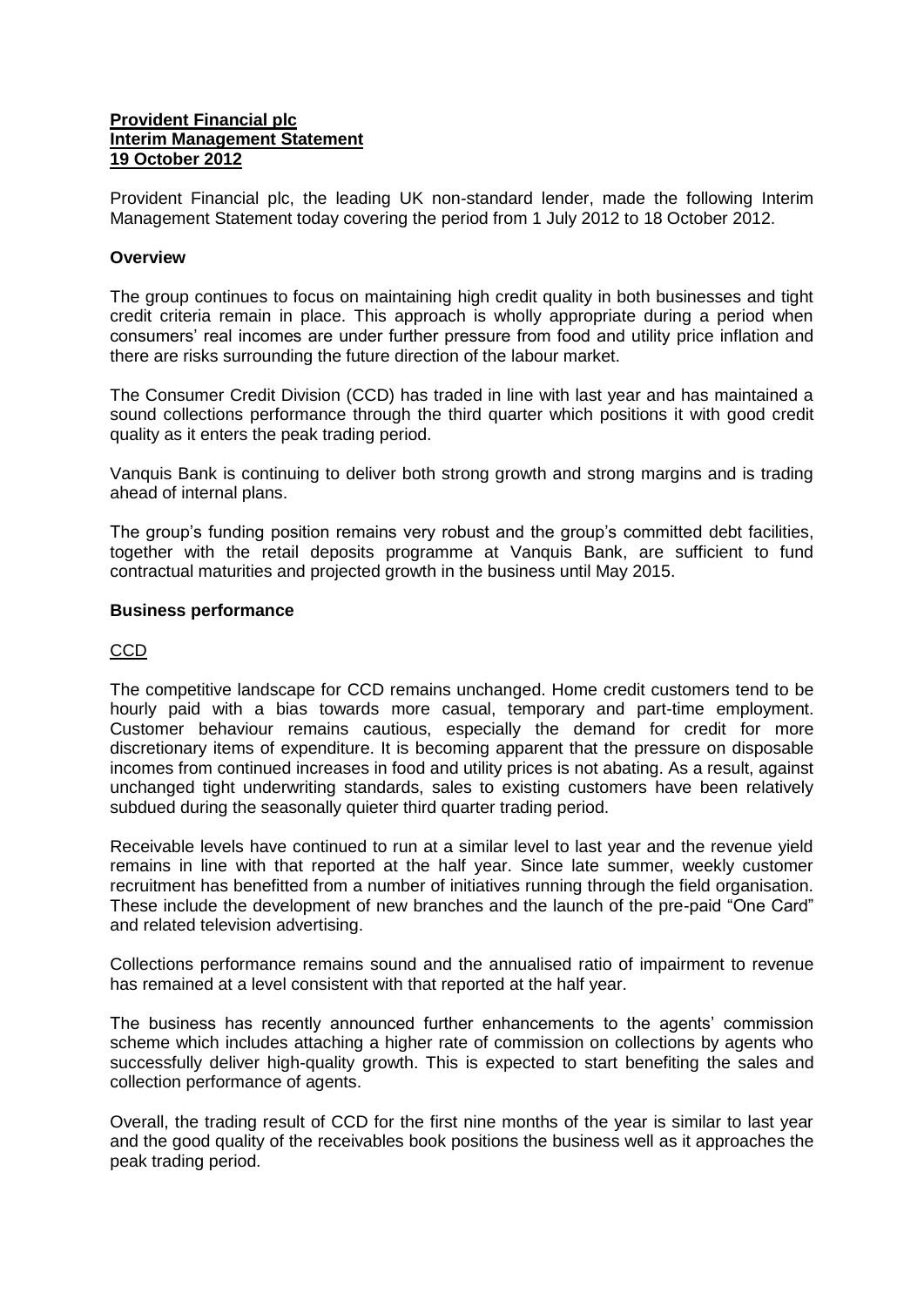### Vanquis Bank

Vanquis Bank has generated strong growth and margins through the third quarter of the year.

The business continues to experience strong demand in the under-served non-standard credit card market. Heavy investment in the customer acquisition programme, particularly in direct mail, has seen customer numbers rise to 834,000 at 30 September 2012, representing year-on-year growth of 26.6%. Whilst competitive activity is increasing, it has had only a modest impact on booking rates through certain internet channels. The business remains ontrack to deliver new account bookings comfortably in excess of 300,000 for 2012 as a whole against unchanged underwriting standards.

The growth in customer numbers together with the credit line increase programme has supported average receivables growth of approximately 36% at 30 September 2012, slightly higher than reported at the half year.

Vanquis Bank customers are typically in more regular employment than home credit customers although the business has demonstrated that it is less sensitive to changes in the employment market than mainstream card issuers. UK unemployment has remained relatively stable through the first nine months of 2012 and, as a result, delinquency levels have remained stable at record lows for the business. Accordingly, the annualised riskadjusted margin of close to 35% at the end of the third quarter is little changed from the half year and well ahead of the minimum target of 30%. Tight underwriting standards remain in place as a cautious positioning of the business against the risk of a deterioration in the UK employment market.

Overall, the UK business has continued to outperform its internal plan for 2012 through the third quarter of the year.

The platform in the Polish pilot operation is operating successfully and the early indications are that the product proposition is being well received by customers. The limited number of accounts written to date has been through a single regional broker. In recent weeks, the Polish website has gone live for applications and distribution is also due to commence through a nationwide broker. As previously indicated, the cost in 2012 in respect of the Polish pilot operation will be approximately £3m.

#### **Funding and capital**

The group's funding and liquidity positions remain strong. Balance sheet gearing at the end of September was 2.8 times compared with a covenant limit of 5.0 times.

Headroom on the group's committed debt facilities at 30 September 2012 amounted to £308m, which, together with the retail deposits programme at Vanquis Bank, is sufficient to fund maturities and projected growth in the business until May 2015.

As indicated at the interim results, the retail deposits programme at Vanquis Bank has been moderated following the successful launch of the third retail bond in March and the consequent increase in the group's committed debt facilities. As at 30 September 2012, retail deposits amounted to £295m, funding approximately 50% of Vanquis Bank's receivables versus a Financial Services Authority (FSA) permitted level of 80%.